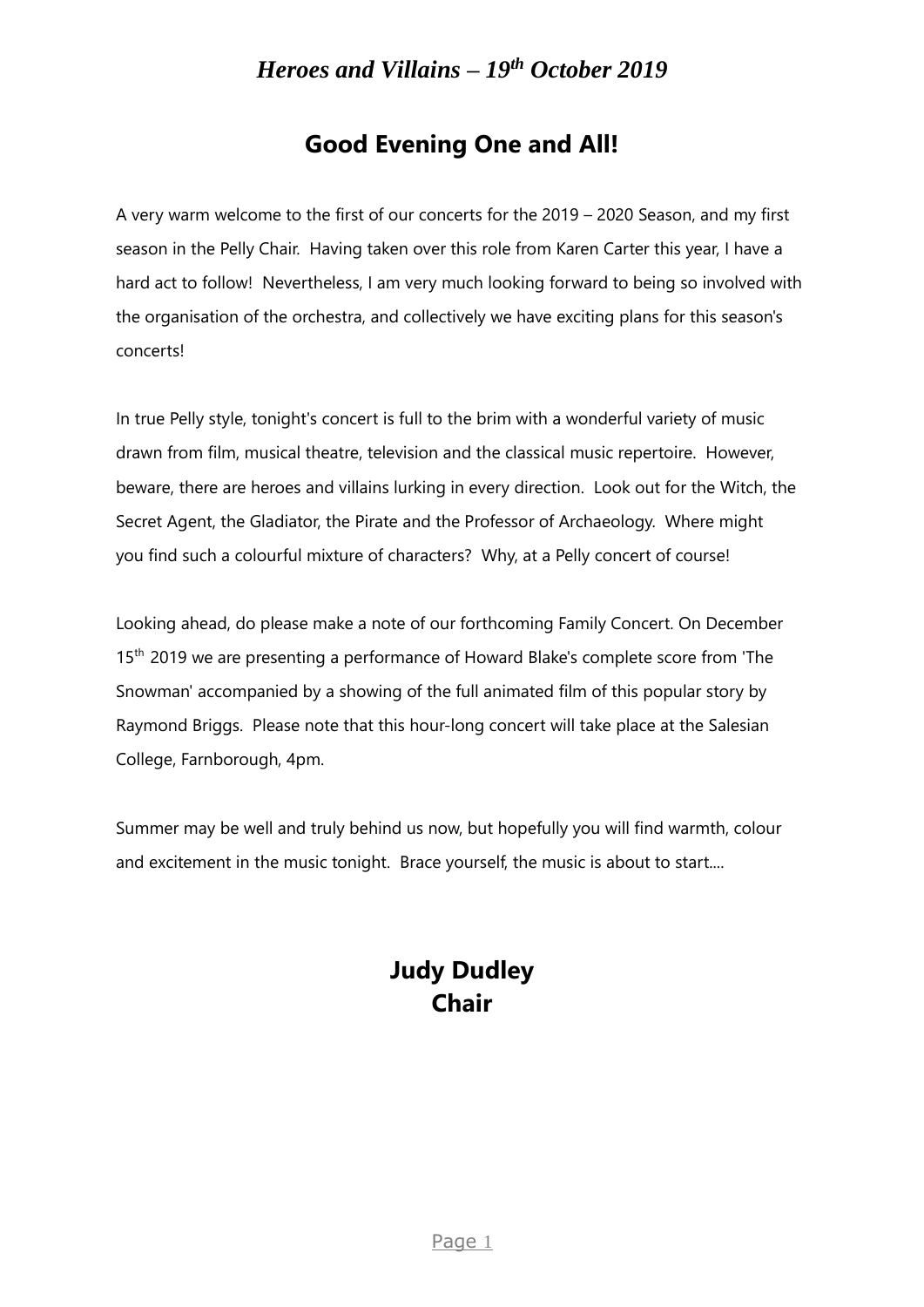# **TONIGHT'S PROGRAMME**

| 1.              | Star Wars – The Imperial March               | John Williams                                  |  |  |
|-----------------|----------------------------------------------|------------------------------------------------|--|--|
| 2.              | James Bond Medley: Themes from 007           | <b>Various Composers</b><br>Arr. Calvin Custer |  |  |
| 3.              | Pirates of the Caribbean                     | <b>Klaus Badelt</b>                            |  |  |
| 4.              | Theme to Midsomer Murders                    | <b>Jim Parker</b><br>Arr. George Pollen        |  |  |
| 5.              | Baba Yaga – The Hut on Hen's Legs            | <b>Modest Mussorgsky</b>                       |  |  |
| 6.              | Indiana Jones                                | John Williams                                  |  |  |
| 7.              | Adagio of Spartacus and Phrygia              | Aram Khachaturian<br>Arr. David Stone          |  |  |
| 8.              | Theme to Mission: Impossible                 | Lalo Schifrin<br>Arr. Calvin Custer            |  |  |
| <b>Interval</b> |                                              |                                                |  |  |
| 9.              | Superman - March of Villains                 | John Williams<br>Arr. George Pollen            |  |  |
|                 | 10. Selections from The Phantom of the Opera | Andrew Lloyd Webber<br>Arr. Calvin Custer      |  |  |
| 11.             | Danse Macabre                                | Camille Saint-Saëns                            |  |  |
| 12.             | Prelude to Psycho                            | <b>Bernard Herrmann</b><br>Arr. George Pollen  |  |  |
| 13.             | Band of Brothers – Suite for Orchestra       | Michael Kamen<br>Arr. Roy Phillippe            |  |  |
| 14.             | Theme to The Magnificent Seven               | Elmer Bernstein<br>Arr. Roy Phillippe          |  |  |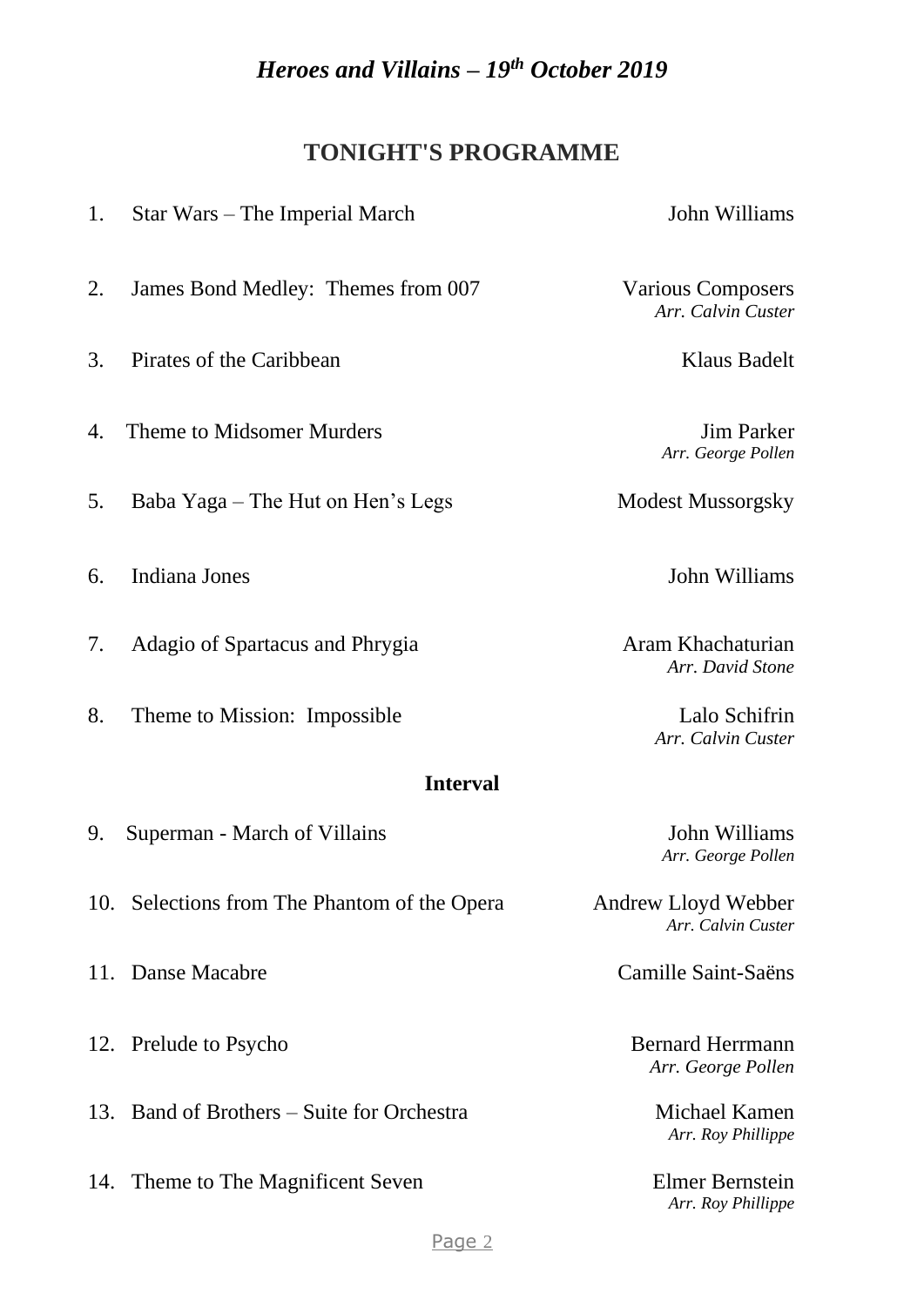### **Star Wars - The Imperial March (Darth Vader's Theme) John Williams (b. 1932)**

This composer, conductor, and pianist is widely regarded as one of the greatest American composers of all time. He is famous for creating some of the most popular and recognisable film scores in a career spanning over six decades. His work includes music for *Star Wars, Jaws, Close Encounters of the Third Kind, Superman, Home Alone, Hook, Jurassic Park, Schindler's List* and the *Harry Potter* films. Tonight we feature three of his works.

*The Imperial March* is an iconic musical theme in the *Star Wars* franchise, representing the authoritarian Galactic Empire. Composed for the film *The Empire Strikes Back*, it is one of the most popular symphonic movie themes. It is an example of a leitmotif, a recurrent dramatic theme associated with characters or events in the storyline.

### **James Bond Medley: Themes from 007 Various Composers**

Featuring, in order: *The James Bond Theme -* Monty Norman (b.1928) *For Your Eyes Only -* Bill Conti (b. 1942) *Live and Let Die* - Paul McCartney (b. 1942) & Linda McCartney (1969-1998) *Goldfinger -* John Barry (1933-2011)

Monty Norman was a singer with big bands, and a composer, writing songs for Cliff Richard, Tommy Steele and Bob Hope. Norman fought and won a lawsuit to uphold his claim to having been the composer of the James Bond theme, when Barry claimed his subsequent arrangement of the theme gave him the right to be named as its composer.

Bill Conti also composed the score to *Rocky* and its sequels.

Paul McCartney was commissioned to write a song with the title *Live and Let Die,* saying later that it had been a difficult job to start from the title of the song. Linda McCartney co-wrote the song, and they performed on the opening credits of the film with their band, Wings.

John Barry created the perfect 'Bond Sound', a heady mixture of brass, jazz elements and sensuous melodies. He composed the music for eleven James Bond films between 1963 and 1987. His song *Goldfinger* was performed by Shirley Bassey, whose voice gave more than a touch of class to *Diamonds are Forever* and *Moonraker* which followed.

### **Pirates of the Caribbean Klaus Badelt** (b. 1968)

A blockbuster hit for full orchestra that brings with it all the swashbuckling excitement of the high seas! Crews of scurvy pirates, cannon blasts and cursed treasure join forces in this medley of themes. Titles include: *The Medallion Calls*; *The Black Pearl*; *To the Pirate Caves*; *One Last Shot*; and *He's A Pirate*.

"Drink up me hearties, yo ho!"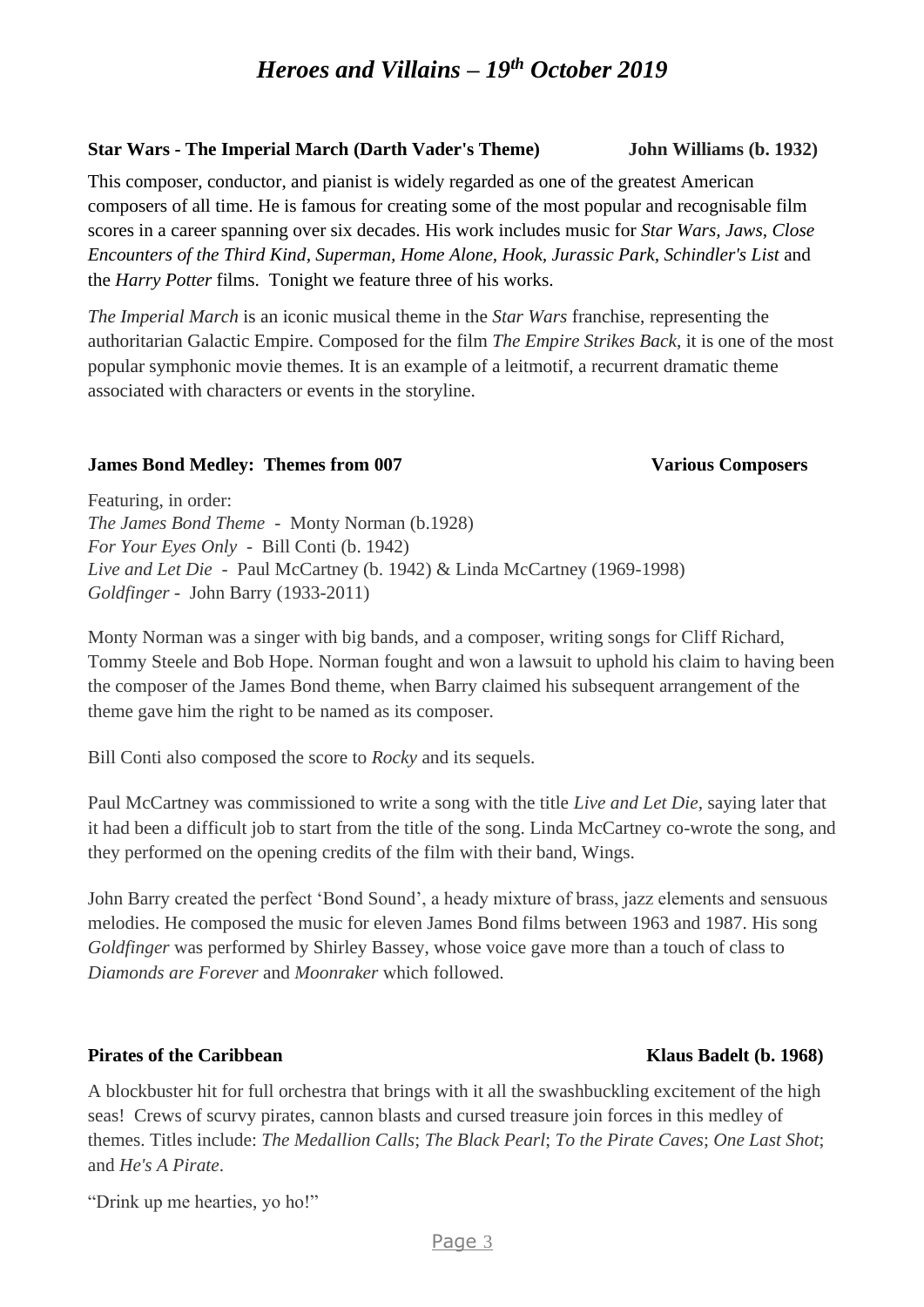#### **Theme to Midsomer Murders** Jim Parker (b. 1934)

After graduating as a silver medallist from the Guildhall School of Music, Jim Parker played the oboe and cor anglais with leading London orchestras and chamber groups. He was also a key member of The Barrow Poets, for whom he provided original music and musical accompaniments. He subsequently concentrated on composing for film and television, providing the themes for wellknown series including *Soldier Soldier, Foyle's War* and *Moll Flanders*. The theme to *Midsomer Murders* illustrates the outwardly gentle scene of a detective drama series set in the picturesque but deadly villages of the fictional county of Midsomer, where numerous murders are committed in each episode.

### **Baba Yaga** (The Hut on Hen's Legs) Modest Mussorgsky (1839-1881)

In Russian folklore, Baba Yaga is a witch who appears as a deformed or ferocious-looking woman. She lives deep in the forest in a hut usually described as standing on chicken legs. *Baba Yaga* is one of a set of pieces called *Pictures at an Exhibition*. The exhibition concerned was a collection of over 400 works by artist, architect, and designer Viktor Hartmann, arranged as a memorial to him after his death. Mussorgsky and Hartmann were friends, united over a shared love of Russian art, and Mussorgsky was greatly shaken by Hartmann's sudden death in 1873. After visiting the exhibition, Mussorgsky was inspired to write ten pieces of music about Hartmann's works.

### **Indiana Jones John Williams (b. 1932)**

The *Indiana Jones* films are based on the adventures of Dr Henry Walton "Indiana" Jones Jr, a fictional professor of archaeology played by Harrison Ford, who first appeared in Raiders of the Lost Ark*,* released in 1981. This was followed by three further films including a prequel, Indiana Jones and the Temple of Doom. A fifth film is scheduled to be released in 2021.

John Williams has a wonderful talent for capturing the mood, emotion and action of a story in his music. The music for the *Indiana Jones* films is typical of his writing - full of exciting rhythms and drama which reflect the adventures, and misadventures, of Dr Jones.

Considered to be one of the leading "modern" Soviet composers, Khachaturian composed a broad range of music including symphonies, concertos and film scores. However, he is best known internationally for his ballet music, particularly *Spartacus*, composed in 1954. The ballet follows the exploits of the leader of the slave uprising against the Romans, although its storyline takes considerable liberties with the historical record. It received its first staging in 1956 and remains one of the composer's best-known works, prominent within the repertoires of the Bolshoi Theatre and other ballet companies in Russia and the former Soviet Union. The Adagio featured in tonight's concert is perhaps more widely recognised as the theme to the BBC's drama series of the 1970s, *The Onedin Line.*

#### Page 4

### Adagio of Spartacus and Phrygia **Aram Khachaturian** (1903 - 1978)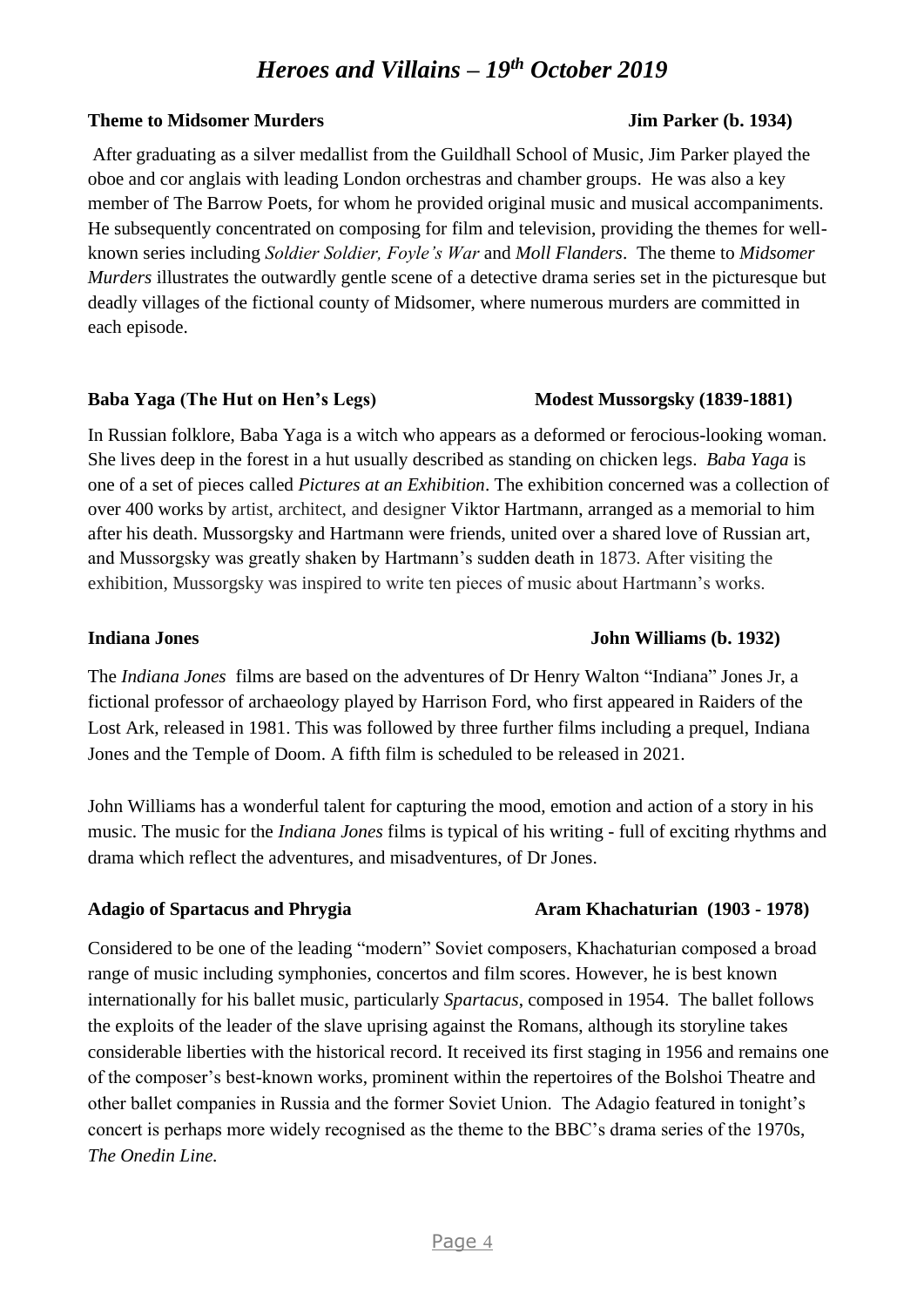### **Theme to Mission: Impossible Lalo Schifrin (b. 1932)**

This was a TV series of US action spy programmes created by Bruce Geller, first made from 1966 to 1973, with a revival from 1988 to 1990. They chronicle the exploits of a team of secret government agents known as the Impossible Missions Force (IMF). They were followed by a series of films from 1996 to 2018, initially directed by Brian de Palma and starring Tom Cruise. The latter played a US government operative, Ethan Hunt, whose mission was to uncover the mole who framed him for the murders of the whole IMF team.

The familiar theme was written by the Argentinian-American composer Lalo Schifrin. It is notable for being written entirely in 5/4 time (5 beats to the bar).

### **Superman – March of Villains John Williams (b. 1932)**

The *Superman* theme consists of 3 main components: a fanfare, a march (which we are playing today) and a love theme.

The March is dramatic and deliberately bombastic, signifying the arrival of the superhero. Williams started working with film director Steven Spielberg in the 1970s, resulting in some of the biggest box office numbers and best film themes ever composed.

In an interview with *The Guardian* newspaper, speaking of *Schindler's List*, Williams says "I was so moved I could barely speak. I remember saying to him (Spielberg) 'Steven, you need a better composer than I am to do this film.' And he said, 'I know, but they're all dead.' "

#### Selections from The Phantom of the Opera Andrew Lloyd Webber (b. 1948)

This famous musical has music by Andrew Lloyd Webber and lyrics by Charles Hart. The musical's original book is by Lloyd Webber and Richard Stilgoe. The winner of 70 major theatre awards, the musical is now in its 33<sup>rd</sup> year (from 1986) at Her Majesty's Theatre in London, with audiences totalling 13,215 (at the time of writing!). This is beaten in London only by *Les Misérables*. It is the longest running Broadway musical with 13,166 performances. The songs we shall be playing are: *The Phantom*, *Think of Me*, *Angel of Music*, *The Music of the Night*, *Masquerade* and *All I Ask of You*.

### **Danse Macabre Camille Saint-Saëns (1835 – 1921)**

Camille Saint-Saëns was a French romantic composer, organist, conductor and pianist. He was considered a musical prodigy, making his debut performance at the age of 10, after which he was admitted into the Paris Conservatoire, where he specialised in organ studies. During this time he began composing, and entering competitions in which he drew the attention of contemporary composers such as Rossini, Berlioz and Liszt. Before long he took the high-profile post of organist at La Madeleine, the church of the French Empire.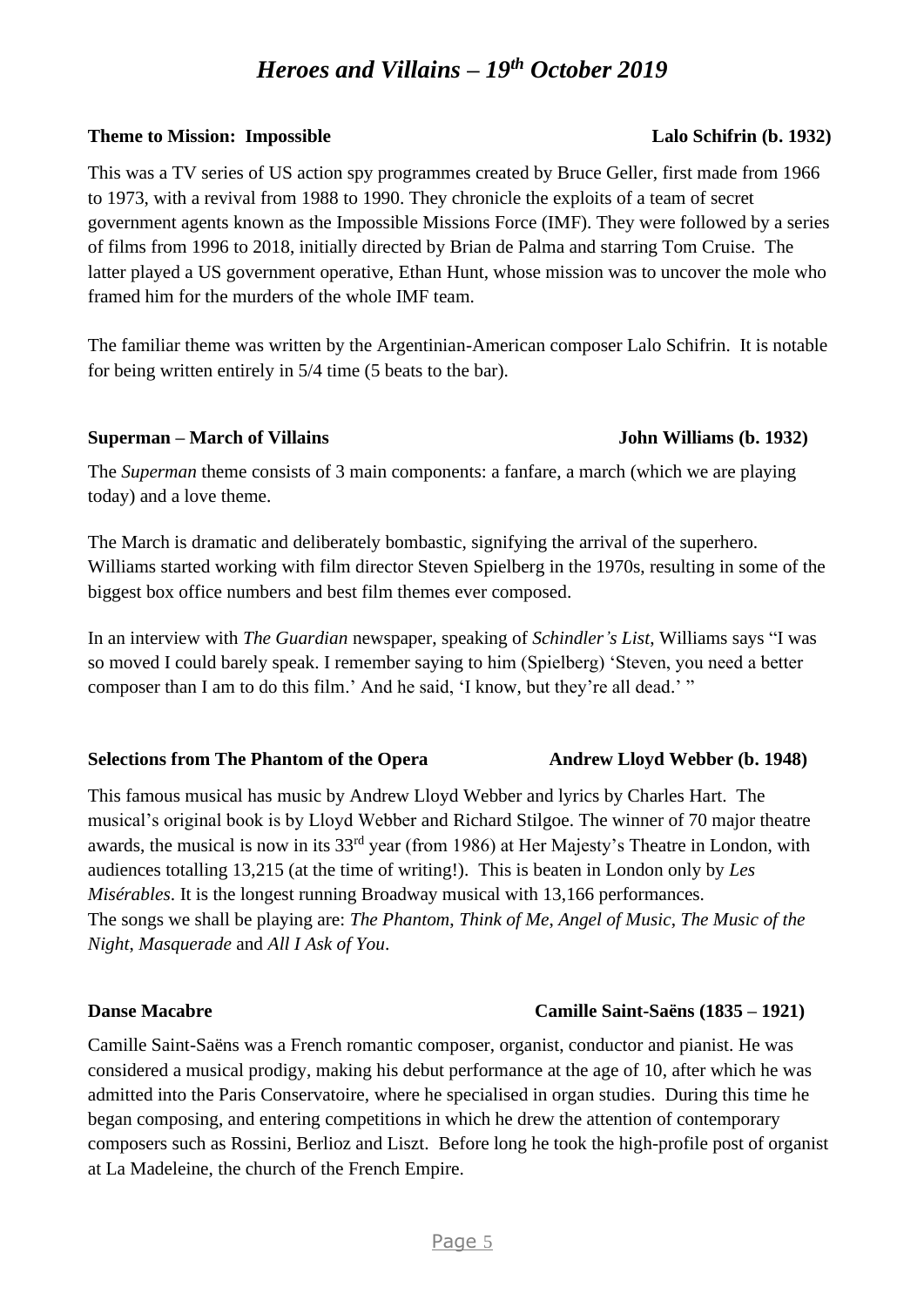In the 1870s Saint-Saëns set to music the strange poem by Henri Cazalis (1840-1909) known as *Danse Macabre* (Dance of Death). Originally for voice and piano, Saint-Saëns reworked the piece, substituting a violin for the voice and adding a full orchestral score. An artistic vision of union in death, *Danse Macabre* was immediately encored on first performance, and has since remained one of Saint-Saëns' most popular pieces.

### **Prelude to Psycho** Bernard Herrmann (1911 - 1975)

Best known for his work in composing for films, this American composer was also a conductor who championed the music of lesser-known composers. He was closely associated with director Alfred Hitchcock, composing the scores for seven of his films including *Vertigo* and *North by Northwest*. His most renowned score was *Psycho*, composed in 1960 for strings only, which was unusual for a thriller at that time. The harsh tones, particularly in the violins, are the prelude to the infamous shower scene. Hitchcock admitted that the film depended heavily on the music for its tension and sense of pervading doom.

### **Band of Brothers – Suite for Orchestra Michael Kamen (1948-2003)**

## Taking its title from the speech by Henry V on St Crispin's day before the Battle of Agincourt in Shakespeare's play, *Band of Brothers* follows the story of Easy Company US paratroopers through the Second World War years, including their training and deployment in Operation Overlord, the 1944 Allied invasion of Normandy.

The main title theme with its hint of a Celtic ballad urges us to empathise with the soldier's feelings of pride in his motherland with those of comradeship, hope and consolation together in its soaring phrases. Michael Kamen is the consummate film music composer. His scores include *Robin Hood Prince of Thieves* and the Bond movie, *Licence to Kill*. There is a timeless quality to his *Band of Brothers* score which helps us to relate to events as though they happened yesterday and not seventy-five years ago.

### **Theme to The Magnificent Seven Elmer Bernstein (1922-2004)**

This American composer and conductor is best known for his film scores. In a career that spanned more than fifty years he composed some of the most recognisable and memorable themes in Hollywood history, including *The Ten Commandments, The Great Escape, To Kill a Mocking Bird, Ghostbusters* and *Airplane*. *The Magnificent Seven*, based on Akira Kurasawa's film *The Seven Samurai* follows a group of seven gunfighters hired to protect a small village in Mexico from a gang of marauding bandits; a classic tale of the goodies beating the baddies. The theme featured this evening was a personal favourite of Bernstein's and he once said in an interview "I remember being very excited when I found that opening rhythm. It was like a surge of energy."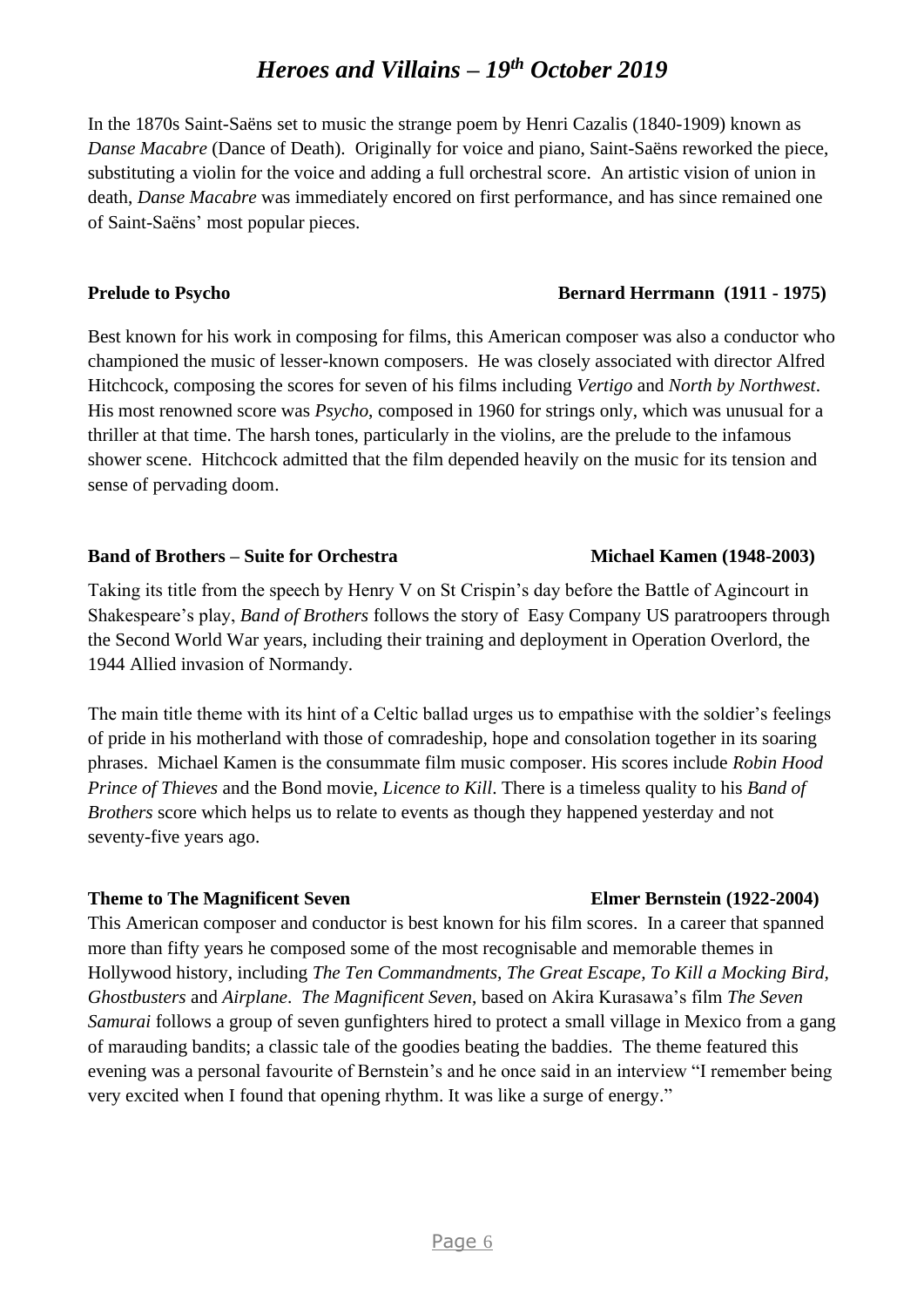# **Forthcoming Concerts**

*Please note that some concerts are at new venues!*

## **15th December 2019 – Family Christmas Matinée Concert – 4.00pm**

## **Salesian College, 119 Reading Rd, Farnborough GU14 6PA**

The Snowman  $\sim$  Big-screen film showing, accompanied by the live Orchestra Christmas Favourites

Special Ticket Prices: Adults £8, Children under 16 £6 *Please note: this concert is not included under the Patrons scheme*

### **15th February 2020 – Valentine's Concert – 7.30pm The Church on the Heath, Elvetham Heath, Fleet**

Romeo and Juliet Fantasy Overture  $\sim$  Marriage of Figaro  $\sim$  Invitation to the Dance  $\sim$  Salute D'Amore  $\sim$  Love Theme from Superman  $\sim$  The Bartered Bride  $\sim$  Wedding March from Midsummer Night's Dream

## **25th April 2020 – Animal Magic – 7.30pm St Andrew's Garrison Church, Aldershot, GU11 2BY**

## **18th July 2020 – Pelly Kaleidoscope of Colours – 7.30pm The Church on the Heath, Elvetham Heath, Fleet**

## **Tickets are normally priced as follows:**

|                              |     | Adults Concessions Children under 16 |
|------------------------------|-----|--------------------------------------|
| Purchased in advance: £12    | F11 | $\pm$ /                              |
| Purchased on the door: $£14$ | F13 | $\pm$ /                              |

## **Acknowledgements**

*The Pelly Concert Orchestra would like to thank the following people, who have in their various ways made significant contributions to this evening's concert:*

- ➢ Front of house helpers Vanessa Balchin, Rachel Haver, Jeanette Jones, Maureen Lomas, Linda Tan and Rolly Trice
- $\triangleright$  All those who donated raffle prizes
- ➢ Our Patrons and Friends
- ➢ The Refreshments team at The Church on the Heath
- ➢ Members of the Cellos and Basses section for contributing programme notes on the music being played
- ➢ Barbara Sykes for designing concert flyers and programme front covers
- ➢ Our Leader Vanessa Russell
- ➢ Our Musical Director Tom Horn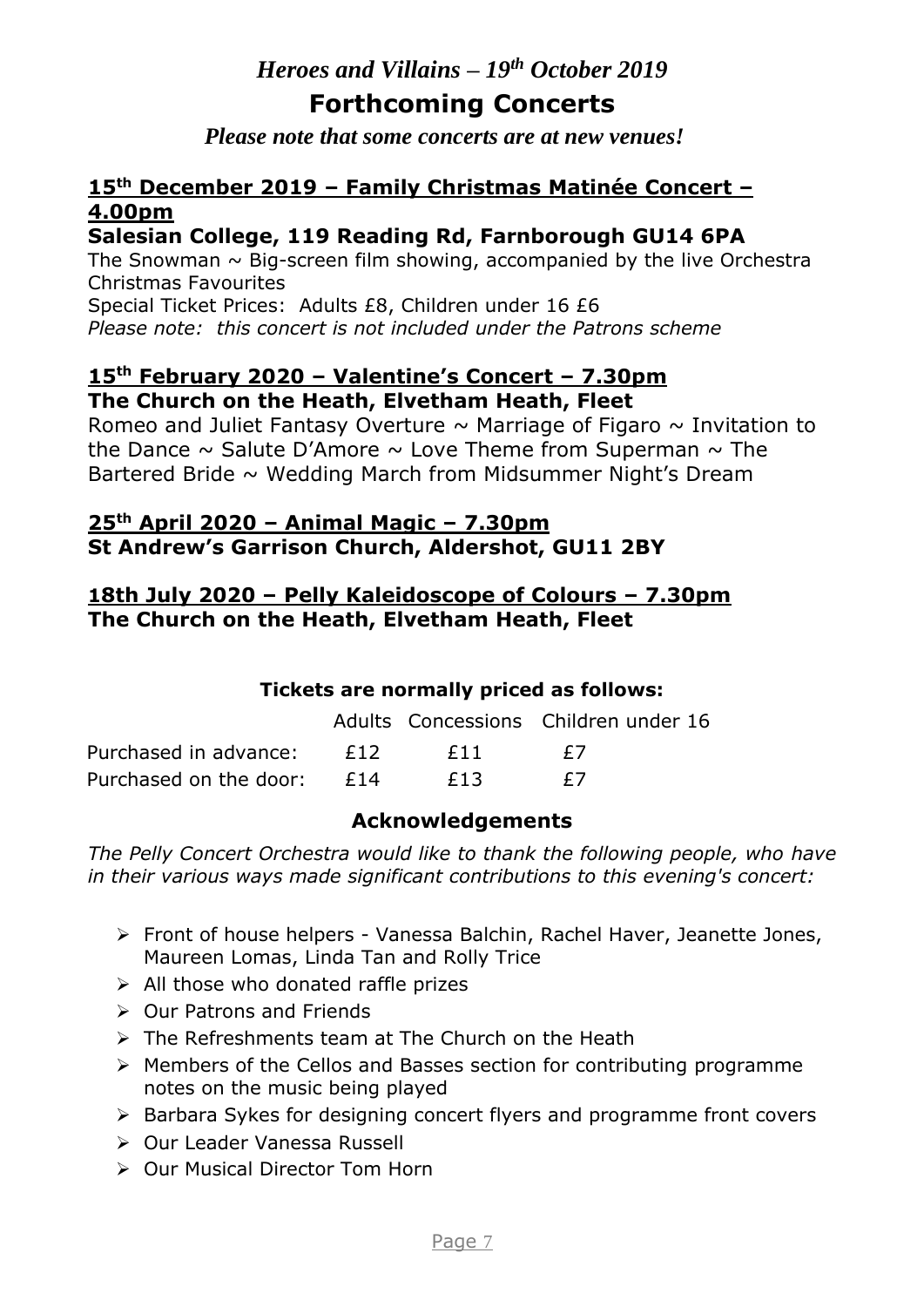# *Heroes and Villains – 19th October 2019 Tom Horn - Musical Director*



Tom started playing the violin at the age of four and gained experience with many youth and amateur orchestras in Kent, Guernsey and London. It was leading the London Schools Symphony Orchestra and studying under such conductors as Thomas Sanderling and Leif Segerstam that he realised his passion for the art of conducting.

Studying Music with Acoustics at Southampton University he became Leader & Assistant Conductor of both the Symphony Orchestra and the Sinfonietta and set up his own Concerto Orchestra to conduct. He studied under Peter Stark, Richard Dickens, Peter Ash, Robin Browning, has had a masterclass with Philip Ellis on Beethoven's 5th Symphony, competed in the Cadaques International Conducting Competition and studied with Rodolfo Saglimbeni, Denise Ham and Toby Purser on the George Hurst Conductors' Course at the Sherborne (formerly Canford) Summer Music School.

After graduating he became the conductor of the Aylesbury Youth Orchestra and has performed regularly at the 'Music For Youth' finals in Birmingham Symphony Hall. He is Leader and Assistant conductor of the Haslemere Music Society and has had the opportunity to perform and conduct major symphonic & operatic works. He founded the Charity Symphony Orchestra in 2006 with whom he still has a close relationship working on projects like the Haydathon and Beethovathon (performing all symphonies in a weekend). Tom has worked as a Guest Conductor with the Surrey County Youth Orchestra having a workshop with Freddie Kempf and the Royal Philharmonic Orchestra. He works as guest conductor with the Trinity Camerata and High Wycombe Youth Orchestra and has also had engagements with the St. Albans Symphony Orchestra, Welwyn Garden City Symphony & Chorus, Buckingham Chamber Orchestra, Sidcup Symphony Orchestra, Bridgenorth Symphonia, London Repertoire Orchestra, Woking Chamber Orchestra and Didcot & Wallingford Symphony Orchestra.

As well as being Musical Director of the Pelly Concert Orchestra, he is also Musical Director of the Buckinghamshire County Youth Orchestra with whom he performed in the Royal Albert Hall last year. He has also recently set up a new Orchestra in his home town of Marlow performing in local pubs and other unique pop up venues around town. Over the summer months he conducts the Sinfonietta on the New London Music School course and works on the Garsington Youth Opera course.

## *Vanessa Russell – Leader*

Vanessa Russell studied violin and viola at the Royal College of Music with Maureen Smith and Ivo van der Werff and prior to that studied in Sussex with Andrew Sherwood.

Vanessa has worked with orchestras including the City of Birmingham Symphony Orchestra, the Brandenburg Sinfonia, Guildford and Brighton Philharmonic Orchestras, and the London Concert Orchestra, performing at venues including the Royal Albert Hall at the Proms, Symphony Hall Birmingham, the Barbican, NEC Birmingham, Royal Festival Hall and the Royal Opera House among others.

She has performed with such artists as Hayley Westenra, John Tomlinson and Alfie Boe and has also played for the launch of the cruise ship MS Queen Elizabeth.



Vanessa is a regular violinist and violist with the Akina and Barber String Quartets. Previously she was violist for the Rabinof Quartet who played at venues including City Hall, the Royal Opera House and Kensington Palace and the RAC Club London for Princess Michael of Kent.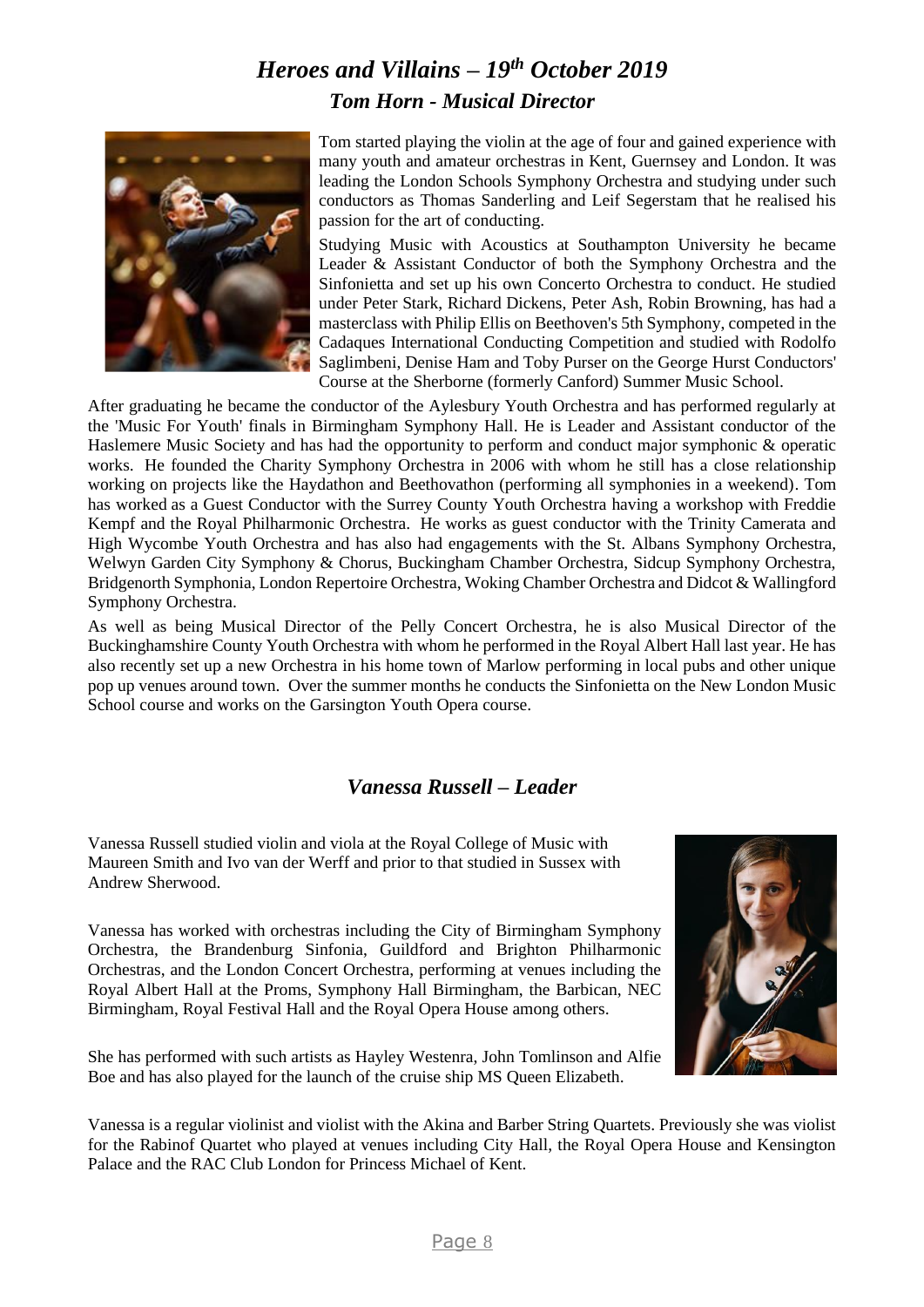## **1st Violins**

Vanessa Russell Jinny Gribble Ann Highley Lynne Thomson Penny Cantwell Leon Crampin

# **2nd Violins**

Lesley Lemon John Beckett Sue Gillis Carole Kaldor Lee Mackie Graeme Miller Paul Richards Jane Hunter

## **Violas**

Judy Dudley Pippa Cuckson Tracey Milne Tony Smith Bob Perry

# **Cellos**

Lynda Trice Martin Heath Sarah Higgs Clive Jackson

## **Double Basses**

Lorraine Collins Stephen Davis James Slade Sally Swift

### **French Horns** Peter Kaldor Roger Doulton Tim Jones

# **Flutes/Piccolo**

Barbara Sykes Hayley Shlackman

**Trumpets** Avelia Moisey Jeff Anderson Lewis Anderson

**Oboes/Cor Anglais** Barry Collisson Jane Cleaver

**Clarinets/Bass** 

## **Trombones**/**Bass Trombone** Frances Jones Denise Dodge

Paul Dodge

**Tuba** Dave Moon

## **Percussion**

Graham Bartholomew Chris King Dave Lambert

### **Bassoons**

**Clarinet**

Helen Lister Andrew Norris Anne Smith

Paula Burton Karen Carter

# **The Pelly Concert Orchestra Committee**

Chairman – Judy Dudley (Viola) Vice-Chair – Barbara Sykes (Flute) Secretary – Lynda Trice (Cello) Treasurer – Clive Jackson (Cello) Personnel – Barry Collisson (Oboe)

Patrons Secretary – Pippa Cuckson (Viola) Assistant Librarian – Paula Burton (Bassoon) Leader – Vanessa Russell Musical Director – Tom Horn